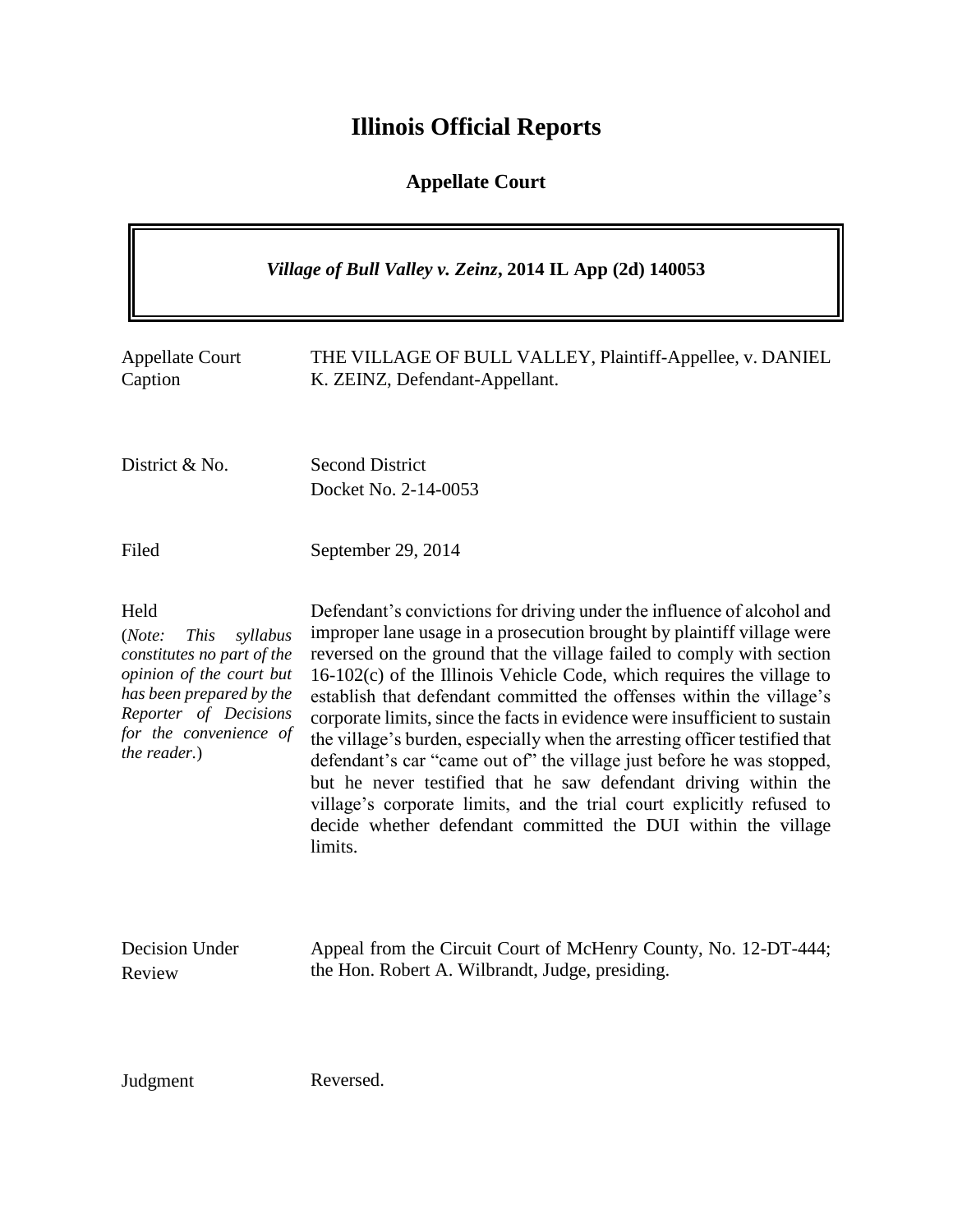Eric F. Rinehart, of Malia & Rinehart, of Waukegan, for appellant.

Counsel on Appeal

> Justin M. Hansen, of Cowlin, Naughton, Curran & Coppedge, of Crystal Lake, for appellee.

Panel JUSTICE SPENCE delivered the judgment of the court, with opinion. Justices McLaren and Jorgensen concurred in the judgment and opinion.

## **OPINION**

¶ 1 After a bench trial, defendant, Daniel K. Zeinz, was convicted of driving under the influence of alcohol (DUI) (625 ILCS  $5/11-501(a)(2)$  (West 2012)) and improper lane usage (ILU) (625 ILCS 5/11-709(a) (West 2012)) and given a year of supervision. On appeal (see Ill. S. Ct. R. 604(b) (eff. Feb. 6, 2013)), he argues that his convictions cannot stand, because, under section 16-102(c) of the Illinois Vehicle Code (Code) (625 ILCS 5/16-102(c) (West 2012)), plaintiff, the Village of Bull Valley (the Village), could not prosecute him for the offenses, because it failed to establish that he committed either one within the Village's corporate limits. We agree, and we reverse.

¶ 2 At defendant's bench trial, the Village called James Page, who testified on direct examination as follows. On May 26, 2012, at about 1:15 a.m., while on patrol as a police officer for the Village, he was driving east on Route 120 in the vicinity of Ridge Road. He saw a white Pontiac directly in front of him cross over the white fog line and drive partly on the shoulder, then drift left and cross over the yellow center line. Page activated his emergency lights. The Pontiac drove a short distance, crossed back over the white fog line, and stopped.

¶ 3 Page testified that, after the Pontiac stopped, he approached it and saw that defendant, the driver, was the only occupant. He then testified as follows:

> "Q. And, Officer, \*\*\* as far as the driving and your interaction with the driver, did everything happen in the Village of Bull Valley?

> A. Right at the edge. The Village of Bull Valley ends at Ridge Road and 120. So, right where I started is where we picked up. So, I would have been in. He might have been right out of it when I first picked him up.

> Q. As far as when you observed his–at what point did you first observe Mr. Zeinz driving his motor vehicle?

> A. Right at Ridge Road and Route 120. I was still west of the intersection traveling eastbound. He had just–I saw him on the other side of the intersection.

> Q. And at the time when Mr. Zeinz–at the time when Mr. Zeinz was on the other side of the intersection, was that the west side of the intersection?

A. The east side.

Q. The east side you observed him?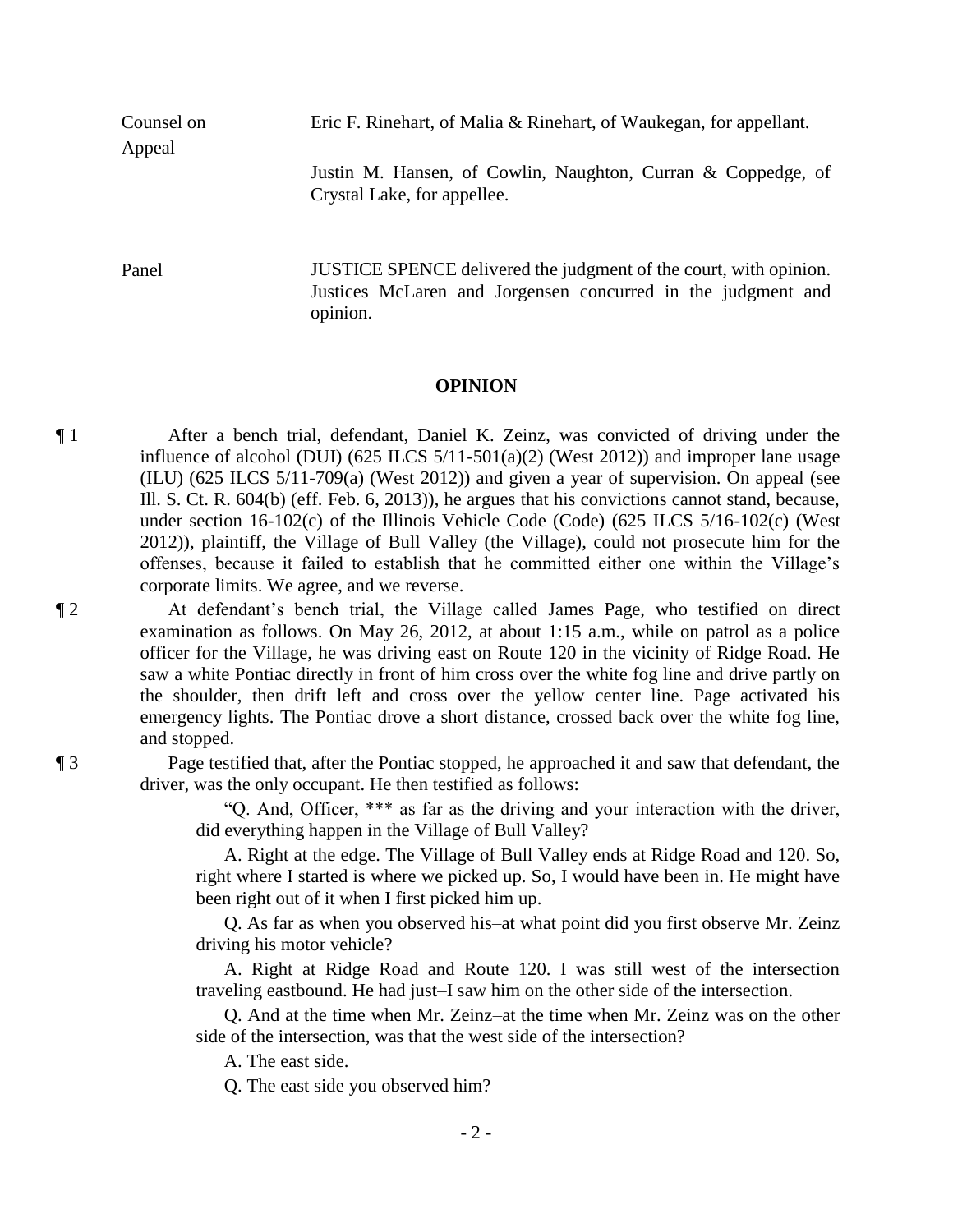Q. And is the east side of the intersection in the Village of Bull Valley?

A. No, that's–Not there it is not [*sic*].

Q. Okay. And at any point in time did Mr. Zeinz's vehicle travel in the Village of Bull Valley?

A. It came out of the Village of Bull Valley. I just didn't see the violation right there."

¶ 4 Page testified that the two vehicles "rolled slightly through McHenry County jurisdiction, and then into the City of McHenry." After he stopped defendant, defendant told him that he was driving home from a friend's house. Asked whether defendant mentioned the location of his friend's house, Page testified, "I believe it was in Wonder Lake, but I don't have–That is just off the top of my head right now. I don't recall exactly where he said, but I think we were talking about Wonder Lake."

¶ 5 Page testified that defendant failed several field sobriety tests. Page arrested defendant for DUI and drove him to the police station, where he refused a breath test.

¶ 6 Page testified on cross-examination as follows. When he first saw defendant's car, both of them were driving east on Route 120. Page did not remember any car being between them, although there could have been. The two momentary traffic offenses–crossing the fog line and crossing the center line–were the only ones that Page observed.

¶ 7 The Village rested. Defendant moved for a directed finding (see 725 ILCS 5/115-4(k) (West 2012)), based on section 16-102(c), which reads, "The State's Attorney of the county in which the violation occurs shall prosecute all violations except [that,] when the violation occurs within the corporate limits of a municipality, the municipal attorney may prosecute if written permission to do so is obtained from the State's Attorney." 625 ILCS 5/16-102(c) (West 2012). Defendant noted Page's testimony that Bull Valley's limits do not include Route 120 west of Ridge Road. He argued that the Village had produced no evidence that he had committed any offenses within its corporate limits–*i.e.*, east of the intersection with Ridge Road–as Page's testimony had never placed him there. Therefore, defendant reasoned, section 16-102(c) did not authorize the Village to bring this case.

¶ 8 The Village responded that defendant should have raised his argument in a pretrial motion instead of a motion for a directed finding. It noted that Page had testified that defendant admitted driving on Route 120. Defendant replied that the evidence showed only that he had been in Wonder Lake, then McHenry, not that he had committed any offense in the Village. Also, he could not have raised the jurisdictional issue before trial, as he could not have predicted Page's trial testimony.

¶ 9 The trial court denied the motion, stating as follows:

"[U]nder a local ordinance, even if it was a local ordinance that adopted the Vehicle Code, one of the elements would be that the offense would have to take place in the Village of Bull Valley.

As far as the Court can see \*\*\* these offenses were written on state charges, and the officer said that he was coming from Bull Valley when he saw him allegedly either in or near Bull Valley.

So, because it's not a local ordinance, I am going to have to deny the motion for a directed finding."

A. Yes.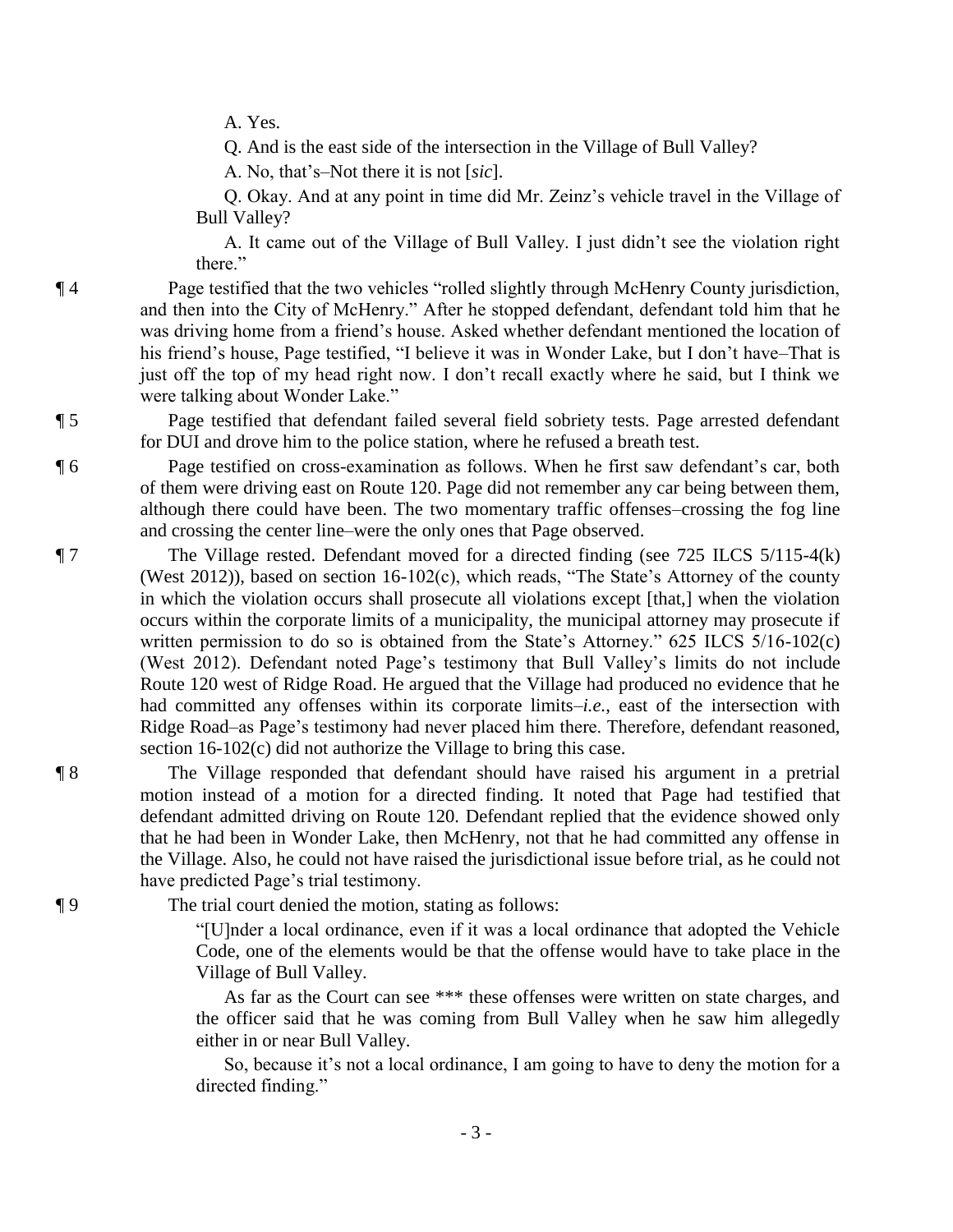¶ 10 Defendant put on no evidence. In closing argument, he reiterated his assertion that section 16-102(c) barred the Village from prosecuting the case, as there had been no evidence that any of the offenses occurred within the Village's corporate limits. The trial court found defendant guilty of DUI and ILU. On defendant's jurisdictional argument, the court stated:

> "Officer Page indicated the Defendant was coming through Bull Valley, even though he made the observations outside of Bull Valley. If this had been a local ordinance where being–the things having been done in Bull Valley, that would have been an element of the offense, but it was not. These were written as State charges, and that the officer as a sworn officer, if he saw some indication that an offense occurred in Bull Valley, he could investigate and make those stops pursuant to the authority of the State of Illinois.

> So, the Court believes that the officer indicated that–that the Defendant was coming through Bull Valley and he observed these things outside of the Village of Bull Valley. They are still sufficient under the Illinois Vehicle Code."

¶ 11 Defendant moved to reconsider, based on section 16-102(c). At the hearing on the motion, the Village produced a letter dated December 1, 2012, from the McHenry County State's Attorney authorizing the Village to prosecute DUI, driving with a suspended or revoked license, and "Summary Suspension Matters" for "offenses occurring within the corporate limits of your village." Defendant argued that, although Page could stop him outside the Village limits, that did not authorize the Village to prosecute him for offenses that occurred outside the Village limits. The trial court stated:

> "The Court heard the testimony in this case, and there was some dispute as to whether the Defendant ever drove in the Village of Bull Valley. Certainly there–There could be an interpretation that he did. He was in–indicated that he did not. He may have.

> However, there's no doubt in the Court's mind that when the officer saw him, the officer may have been within the Village limits of Bull Valley, but the defendant was outside of those corporate limits \*\*\*. I think he was in the County jurisdiction at that time outside the corporate limits of Bull Valley."

¶ 12 The court continued, "The Court believes that the offense may not have occurred within the corporate limits of the Village–may or may not. The issue was unclear as to whether the defendant was driving within the corporate limits of the Village." The court framed the issue as whether, "when a Village police officer exercising his right to stop someone for violations of

> State statutes that were observed \*\*\* within the Village but occurred outside of the Village–does the local prosecutor gain the right to prosecute those cases based on an authority letter from the State's Attorney under [section 16-102(c)]." The court concluded, "[I]f, in fact, the officer has the authority to stop and charge someone outside the limits of his Village, then that would impliedly give the Village prosecutor the right to prosecute those charges \*\*\*." The court denied defendant's motion to reconsider. He timely appealed.

¶ 13 On appeal, defendant argues that the judgment must be reversed because the Village lacked the authority to prosecute offenses that occurred outside its corporate limits. Defendant reasons that section 16-102(c) plainly bars such prosecutions. He concludes that,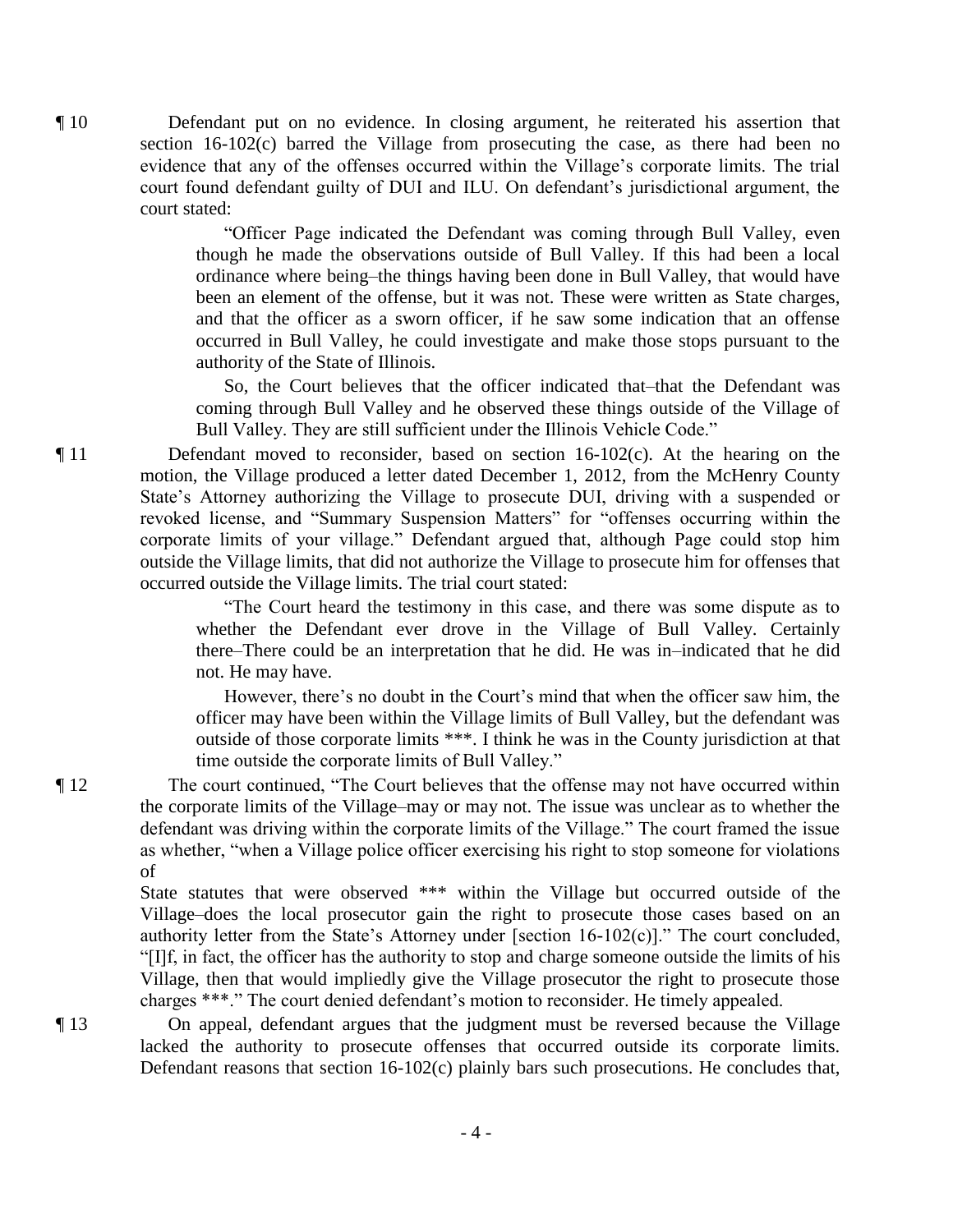because the Village adduced no evidence that he committed any of the offenses while he was within the Village's limits, the prosecution was unauthorized and the judgment cannot stand.

- ¶ 14 The Village does not dispute defendant's construction of the statute. However, it argues that, although Page stopped defendant just outside the Village limits, the evidence allowed the trial court to infer that defendant had committed DUI while he was inside the Village limits. The Village also contends that Page's testimony established this fact directly. The Village concedes that there was no evidence that defendant committed ILU while he was within the Village limits, and it concedes that this conviction must be reversed.
- ¶ 15 To decide the issue that defendant raises, we must first construe section 16-102(c). The construction of a statute raises a question of law that we decide *de novo*. *JPMorgan Chase Bank, N.A. v. Earth Foods, Inc.*, 238 Ill. 2d 455, 461 (2010). Our object is to effectuate the legislative intent, the best guide to which is ordinarily the statutory language itself. *Id.* When the language is unambiguous, we must apply it without resort to aids of construction. *Id.* We may not depart from the plain language by reading in exceptions, limitations, or conditions. *Id.*
- ¶ 16 Section 16-102(c) unambiguously forbids a municipality from prosecuting a violation of the Vehicle Code unless (1) the violation occurs within the municipality's corporate limits *and* (2) the State's Attorney has provided written permission. Otherwise, the State's Attorney "*shall* prosecute *all* violations." (Emphases added.) 625 ILCS 5/16-102(c) (West 2012). The trial court erred in reasoning that, because Page had the authority to stop a vehicle outside the Village for a traffic offense, the Village "impliedly" had the right to prosecute an offense that did not occur within the Village's limits. The court simply read in an exception to section 16-102(c)'s unambiguous limitation on the Village's authority. Thus, the judgment cannot be sustained on the ground that the trial court chose. Of course, as we review the court's judgment and not its reasoning (*Leonardi v. Loyola University of Chicago*, 168 Ill. 2d 83, 97 (1995)), we must still decide whether defendant's convictions violated section 16-102(c). We hold that they did and that both convictions must fall.
- ¶ 17 The Village does not dispute that the trial court misread section 16-102(c) and, in its appellate brief, it makes no argument that defendant forfeited his challenge to the prosecution by failing to raise it before trial. In any event, from the time that it decided to prosecute this case, the Village was on notice that section 16-102(c) required it to prove that defendant committed the charged offenses within Village limits, so it can hardly claim unfair surprise. The Village contends that the trial court properly found that defendant committed DUI while he was within Village limits.
- 

 $\overline{a}$ 

¶ 18 We note again that the Village concedes that the trial court could not properly have found that defendant committed ILU within Village limits. Page testified only that defendant, while driving east on Route 120 east of Ridge Road, crossed over the fog line, then back over the center line. That conduct was outside Village limits.<sup>1</sup> Thus, we reverse defendant's

<sup>&</sup>lt;sup>1</sup>Further, the State's Attorney's letter reads, in pertinent part, "[Y] ou are hereby authorized \*\*\* to prosecute Driving While License Suspended/Revoked, Driving Under the Influence of Alcohol/Drugs, and Summary Suspension matters written as violations of the Illinois Vehicle Code by your police department for offenses occurring within the corporate limits of your village." ILU is not among the listed offenses. On this basis also, the conviction of ILU must be reversed.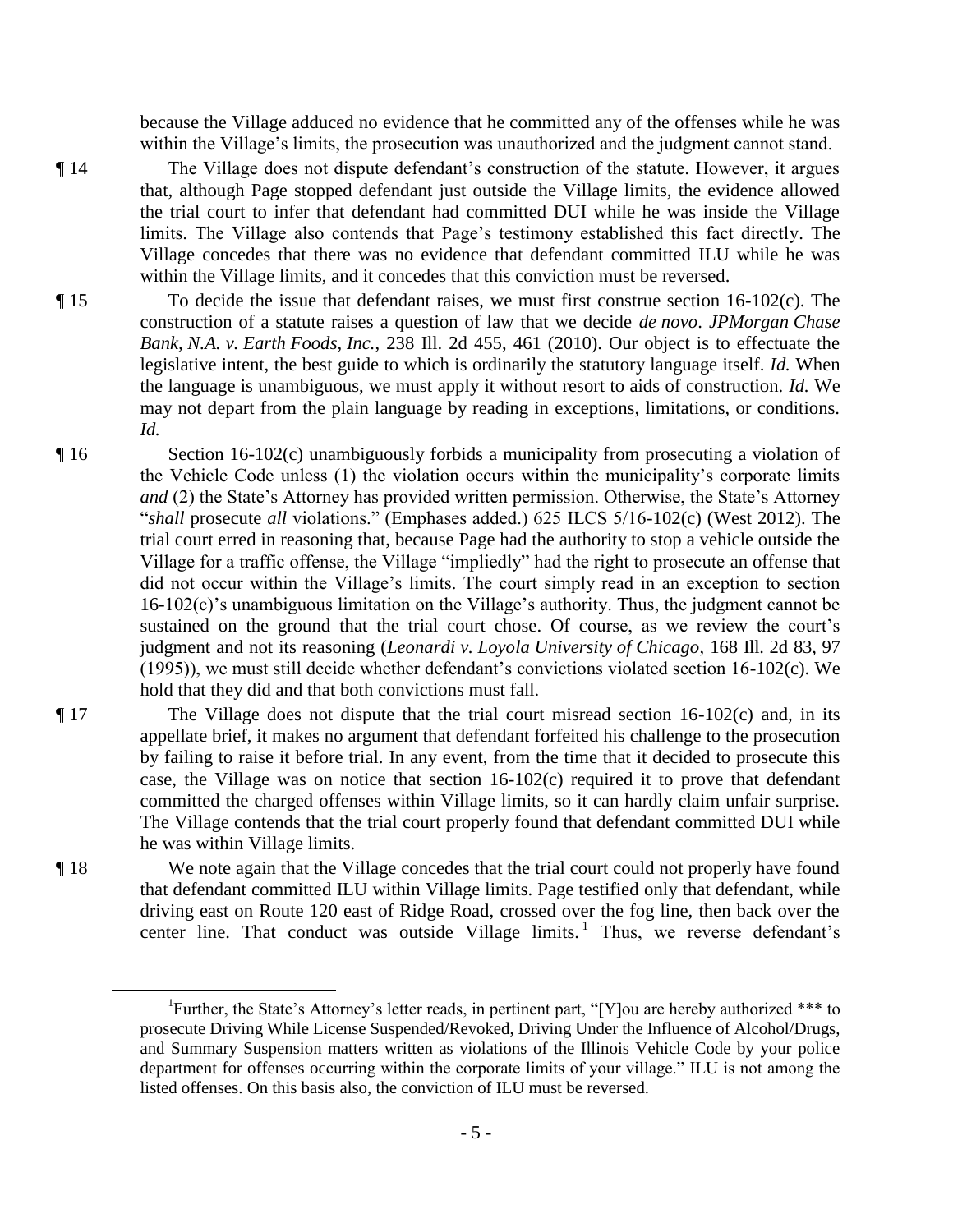conviction of ILU. See *People v. Herman*, 2012 IL App (3d) 110420, ¶ 12 (reversing because municipality lacked power under section 16-102(c) to prosecute defendant).

¶ 19 The more difficult issue is whether the Village lacked the authority to prosecute defendant for DUI. Defendant contends that there was no evidence that he committed DUI within the Village's limits, as Page never saw him drive there. The Village responds that the court could credit Page's testimony that defendant's car "came out of the Village of Bull Valley." In reply, defendant first argues that two maps of which he requests we take judicial notice prove that the eastern boundary of Bull Valley was actually considerably west of Ridge Road, making Page's statement all the more infirm. Defendant argues second that, in any event, Page's statement that defendant "came out of the Village" was a pure conclusion that was legally insufficient to prove the location of the DUI. We agree with defendant's second point, which is wholly dispositive. We need not consider whether the maps strengthen his argument further.

¶ 20 The Village's argument suffers from two grave weaknesses. The first is that, whatever the trial court could have found, it *did not actually find* that defendant committed DUI within the Village limits. The court refused to decide this factual issue, as it proceeded under the erroneous assumption that, because location was not an element of the offense, the Village need not prove where defendant committed it. The court *mentioned* Page's testimony that defendant's car "came out of the Village of Bull Valley," but it did not *credit* this testimony. Its comments in denying defendant's motion to reconsider negate any assertion that it found that defendant had committed DUI within Village limits. The court stated, "The Court heard the testimony in this case, and there was some dispute as to whether the Defendant ever drove in the Village of Bull Valley. Certainly there–There could be an interpretation that he did. He was in–indicated that he did not. He may have." The court added, "The Court believes that the offense may not have occurred within the corporate limits of the Village–may or may not. The issue was unclear as to whether the defendant was driving within the corporate limits of the Village." The court explicitly refused to decide whether defendant had committed DUI *within the Village limits.*

- ¶ 21 The second and more important weakness in the Village's argument is that the trial court *could not have* properly found that defendant committed DUI within Village limits. At oral argument, the Village conceded that the sole basis to do so was Page's statement that defendant "came out of the Village." But this was a conclusion–essentially, a guess. Page did not see defendant's car until it was east of Ridge Road, going farther east. We agree with defendant that he could have driven from Wonder Lake onto Route 120 and proceeded east without entering the Village at all. Indeed, that would seem to have been the most direct route. Even accepting Page's testimony that Bull Valley ended at the intersection of Route 120 and Ridge Road, the court could do no more than speculate that defendant ever drove through the Village.
- ¶ 22 Under the case law, a municipality relying on a grant of authority to prosecute offenses under the Code must establish that it has satisfied section 16-102(c). See *id.* ¶ 10; *Village of Hoffman Estates v. Spychalski*, 33 Ill. App. 3d 83, 85-86 (1975). The cases do not specify a burden of proof. We assume for the sake of this analysis that the Village was required to prove only by a preponderance of the evidence that the prosecution of defendant complied with section 16-102(c). Although we recognize that location is a factual issue, we may decide whether the facts in evidence were legally sufficient for the Village to prevail. We hold that